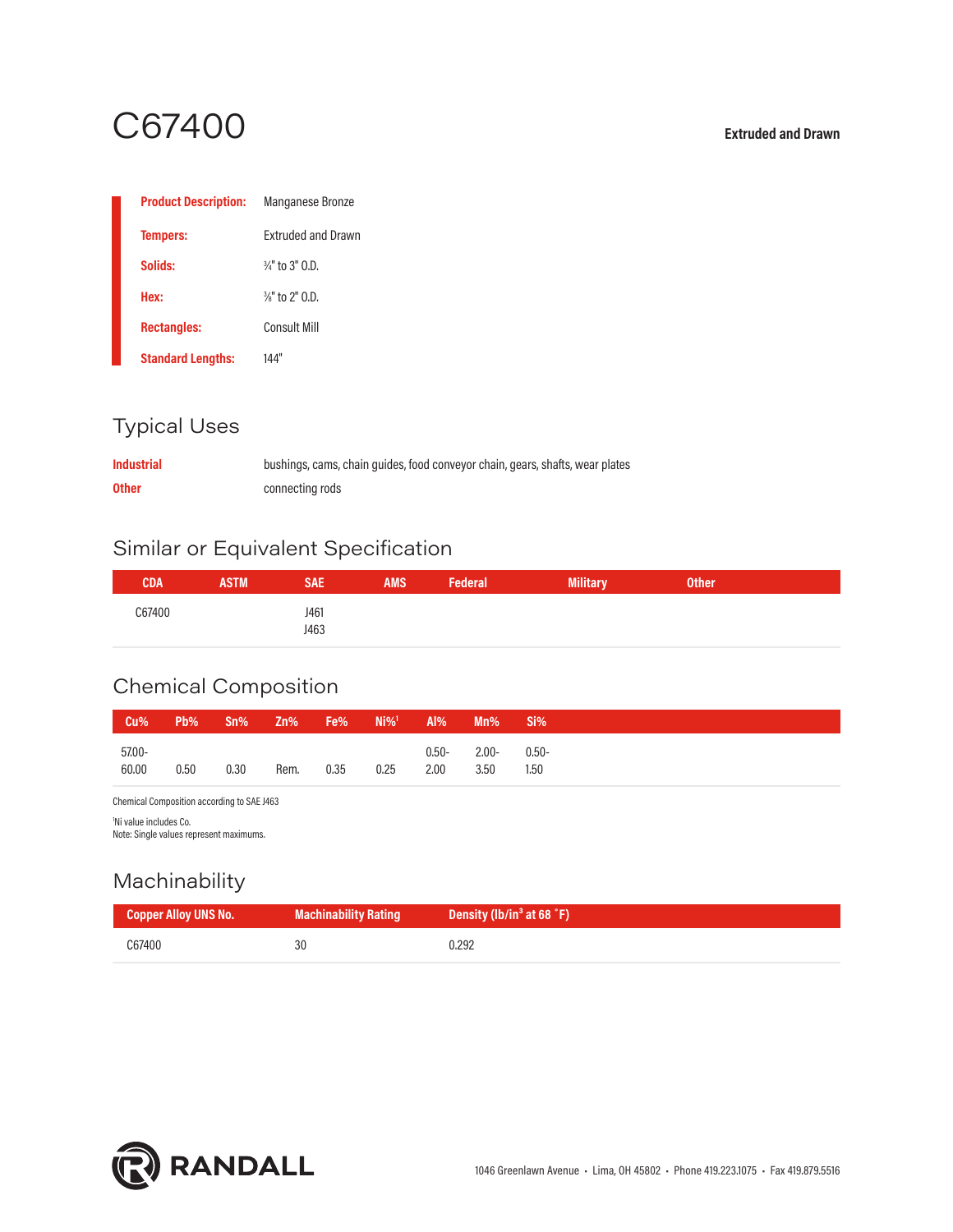### Mechanical Properties

Mechanical Properties according to SAE J463 C67400 Extruded and Drawn

#### **SIZE RANGE: UP TO 1" INCLUSIVE**

| <b>Tensile Strength, min</b> |     |     | Yield Strength, at 0.5%<br><b>Extension Under Load, min</b> | <b>Elongation, in 4x Diameter</b><br>or Thickness of Specimen, min | <b>Rockwell "B"</b><br><b>Hardness</b> | <b>Remarks</b> |
|------------------------------|-----|-----|-------------------------------------------------------------|--------------------------------------------------------------------|----------------------------------------|----------------|
| ksi                          | MPa | ksi | <b>MPa</b>                                                  |                                                                    | min HRB                                |                |
| 78                           | 540 | 40  | 275                                                         |                                                                    | 84                                     |                |

#### **SIZE RANGE: OVER 1" TO 2" INCLUSIVE**

| Tensile Strength, min |            |      | Yield Strength, at 0.5%<br><b>Extension Under Load, min</b> | <b>Elongation, in 4x Diameter</b><br>or Thickness of Specimen, min | <b>Rockwell "B"</b><br><b>Hardness</b> | <b>Remarks</b> |
|-----------------------|------------|------|-------------------------------------------------------------|--------------------------------------------------------------------|----------------------------------------|----------------|
| ksi                   | <b>MPa</b> | 'ksi | <b>MPa</b>                                                  | %                                                                  | min HRB                                |                |
| 75                    | 515        | 40   | 275                                                         | 10                                                                 | 80                                     |                |

#### **SIZE RANGE: OVER 2" TO 3" INCLUSIVE**

| <b>Tensile Strength, min</b> |            |      | Yield Strength, at 0.5%<br><b>Extension Under Load, min</b> | <b>Elongation, in 4x Diameter</b><br>or Thickness of Specimen, min | <b>Rockwell "B"</b><br><b>Hardness</b> | <b>Remarks</b> |
|------------------------------|------------|------|-------------------------------------------------------------|--------------------------------------------------------------------|----------------------------------------|----------------|
| ksi                          | <b>MPa</b> | 'ksi | MPa                                                         |                                                                    | min HRB                                |                |
|                              | 485        | 36   | 250                                                         |                                                                    | 78                                     |                |

### Physical Properties

| <b>US Customary</b>                                     | <b>Metric</b>                              |  |
|---------------------------------------------------------|--------------------------------------------|--|
| $1625$ $\degree$ F                                      | 885 °C                                     |  |
| $1590$ $\degree$ F                                      | 866 °C                                     |  |
| 0.292 lb/in <sup>3</sup> at 68 $\degree$ F              | 8.08 $qm/cm3$ at 20 $°C$                   |  |
| 8.08                                                    | 8.08                                       |  |
| 23% IACS at 68 °F                                       | 0.13 MegaSiemens/cm at 20 °C               |  |
| 58 Btu/sq ft/ft hr/°F at 68 °F                          | 100.5 W/m at 20 $^{\circ}$ C               |  |
| $11 \cdot 10^{-6}$ per $\degree$ F (68-572 $\degree$ F) | $19 \cdot 10^{-6}$ per $°C$ (20-300 $°C$ ) |  |
| $0.09$ Btu/lb/ $\degree$ F at 68 $\degree$ F            | 377.1 J/kg at 20 °C                        |  |
| 16000 ksi                                               | 110317 MPa                                 |  |
| 6000 ksi                                                | 41369 MPa                                  |  |
|                                                         |                                            |  |

Physical Properties provided by CDA